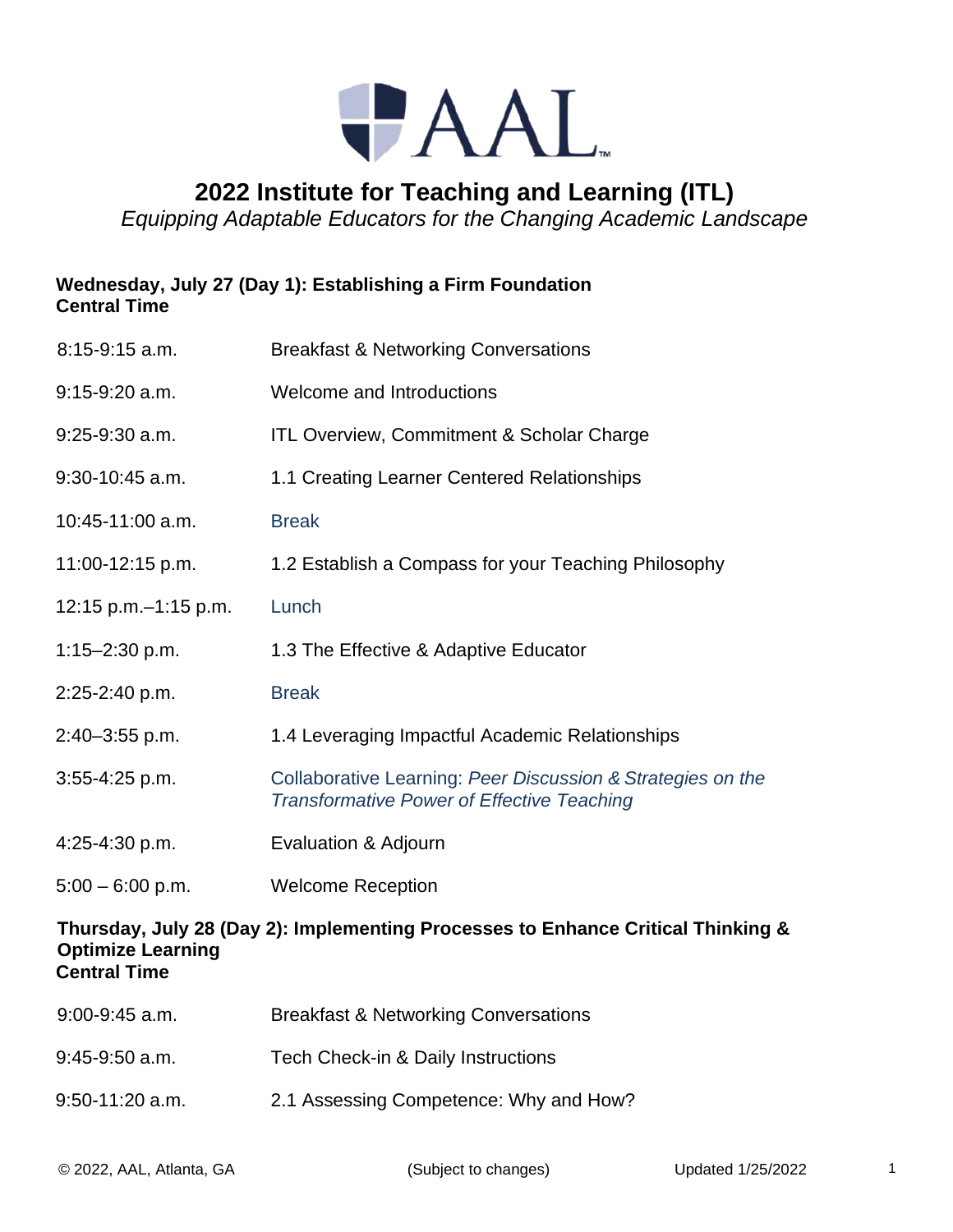| 11:20 a.m.-12:30 p.m. | 2.2 How to Use Technology to make Education Fun                                                 |
|-----------------------|-------------------------------------------------------------------------------------------------|
| 12:30-1:30 p.m.       | <b>ITL Scholar Group Lunch</b>                                                                  |
| $1:30 - 2:30$ p.m.    | 2.3 Teaching from a Place of Humility                                                           |
| $2:30 - 2:40$ p.m.    | <b>Break</b>                                                                                    |
| $2:40 - 3:40$ p.m.    | 2.4 Promoting Critical Thinking Skills for Health Professionals                                 |
| $3:40 - 3:50$ p.m.    | <b>Break</b>                                                                                    |
| $3:50 - 4:55$ p.m.    | 2.5 Challenges in Education: Panel Discussion on Major Flaws<br><b>ITL Faculty &amp; Alumni</b> |
| $4:55-5:00$ p.m.      | Evaluation & Adjourn                                                                            |
| 5:30-7:00 p.m.        | It's a Celebration: Tribute to Strategic Alliances and Committed<br>Collaborators               |

## **Friday, July 29 (Day 3): Cultivating Health Professionals in a Healthy Environment** Central Time

| $8:45-9:45$ a.m.        | Breakfast & Collaborative Learning: Case Scenario Discussions<br>Grouped by Specialty Associations / Disciplines |
|-------------------------|------------------------------------------------------------------------------------------------------------------|
| $9:45$ a.m.-11:00 a.m.  | 3:1 The Remediation Process: Guiding the Struggling Learner<br>Back on the Path                                  |
| $11:00 - 11:15$ a.m.    | <b>Break</b>                                                                                                     |
| 11:15 $a.m.-12:30 p.m.$ | 3:2 Centering Students for Safe Learning                                                                         |
| 12:30-1:30 p.m.         | Lunch                                                                                                            |
| $1:30-2:45$ p.m.        | 3.3 Clinical Preceptors: Coaching Approach for Deeper<br>Learning                                                |
| $2:45 - 3:00$ p.m.      | <b>Break</b>                                                                                                     |
| $3:00 - 4:15$ p.m.      | 3.4 Oh the Places You'll Go! Successful Strategies for the New<br>Academician                                    |
| 4:15-4:30 p.m.          | Evaluation & Adjourn                                                                                             |
| $5:00 - 6:00$ p.m.      | Mix & Mingle - Networking Hour                                                                                   |